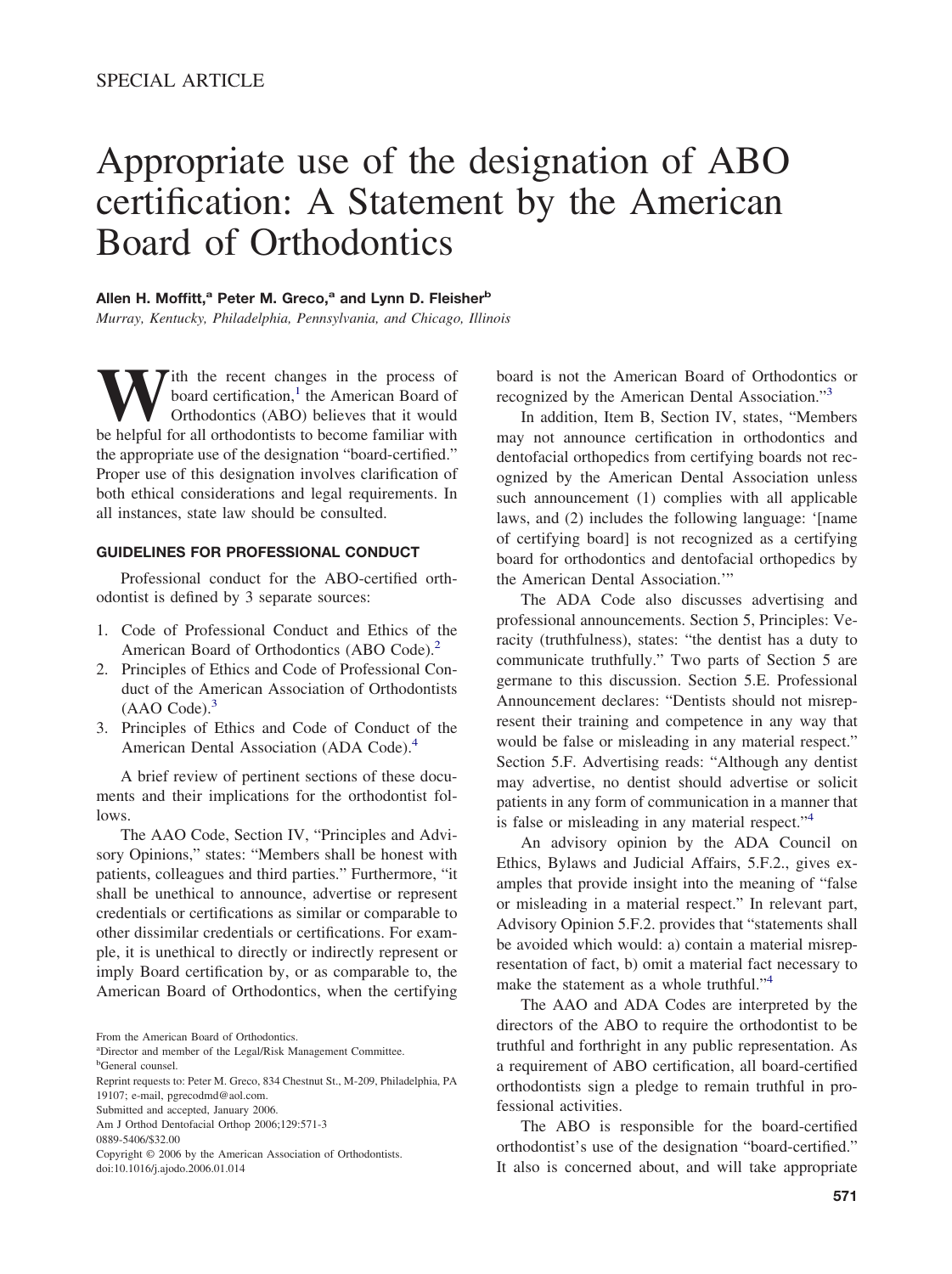action against, the noncertified orthodontist's misrepresentation of that designation.

# **MISREPRESENTATION OF ABO CERTIFICATION**

The ABO considers misrepresentation of certification status to be a serious matter. Such actions are in direct violation of ABO, AAO, and ADA policies that prohibit false representations about certification status. ABO sanctions for such actions can include, but need not be limited to, temporary or permanent loss of eligibility for future examinations or certification. In addition, such actions can be reported to federal and state regulatory agencies.

Furthermore, the unauthorized use of an ABOcertification designation infringes on the ABO's rights in those designations. It also might implicate federal and state laws regarding licensure and misrepresentation, including Section 43(a) of the Lanham Act, 15 U.S.C. §1125(a), which prohibits false and misleading advertising and provides a cause of action for injunctive relief, damages, and attorney's fees for the unauthorized use of an organization's name to denote affiliation, sponsorship, or endorsement.

Moreover, such unauthorized use of the certification designation is false and misleading because patients and other interested persons might be misled into erroneously believing that an orthodontist has been certified by the ABO when, in fact, he or she is not or is no longer certified. For all of the above reasons, the ABO will spare no effort to enforce its rights and will take appropriate legal action against those who would seek to defraud the public and threaten the public health. Consequently, the board has delineated specific rules for appropriate use of "board-certified."

## **ABO-CERTIFIED ORTHODONTISTS**

The certificate issued by the ABO is not a professional or academic degree. It is a certificate of attainment and does not confer any legal qualification, privilege, or license to practice orthodontics. Therefore, to eliminate misrepresentation and to avoid misleading the public by the use of the certification designation, board designation should not be used immediately after the orthodontist's name or academic degrees. Instead, the designation should appear immediately below the diplomate's name and academic degrees.

# **Acceptable examples**

J. Q. Orthodontist, DDS Certified by the American Board of Orthodontics

#### J. Q. Orthodontist, DDS, MS

- Diplomate of the American Board of Orthodontics, the only orthodontic specialty board recognized by the American Dental Association and sponsored by the American Association of Orthodontists.
- J. Q. Orthodontist, DMD, MSD

ABO-Certified Orthodontist

#### **Unacceptable examples**

- J. Q. Orthodontist, DDS, Diplomate
- J. Q. Orthodontist, DMD, MSD, ABO
- J. Q. Orthodontist, DDS, ABO-Certified

# **NON-ABO CERTIFIED ORTHODONTISTS**

The noncertified orthodontist cannot ethically or legally use the designation "board certified" in any public notice. Unauthorized use of any of the designations—Certified, the American Board of Orthodontics Diplomate, or the American Board of Orthodontics—is dishonest, false, and misleading, and violates the AAO and the ADA Codes. In addition, it infringes the rights of the ABO.

#### **Failure to recertify**

With the advent of time-limited certification, boardcertified orthodontists who do not recertify in a timely manner will lose the right to use the designation "board-certified." The ABO Code requires that boardcertified orthodontists "agree to desist from [the] use of the diplomate and/or certified designation if [he or she does not] maintain certification by re-examination."<sup>[2](#page-2-0)</sup> Nevertheless, the ABO expects an increased frequency of misrepresentation of board-certified status. The ABO recognizes its obligation to protect the public from fraudulent certification claims and will take all necessary and appropriate actions to meet that obligation.

## **CONCLUSIONS**

The objective of this article is to clarify the appropriate use of the designation "board-certified" and the basis for the ABO's policies concerning misrepresentation of that designation. It is the ABO's intention to identify and take action against orthodontists who misrepresent their certification status. Please contact the ABO central office if further elaboration or clarification is necessary.

The ABO thanks Peter M. Sfikas, Esq, ADA Chief Counsel and Associate Director of the Division of Legal Affairs, for information pertaining to the ADA Principles of Ethics and Code of Professional Conduct.